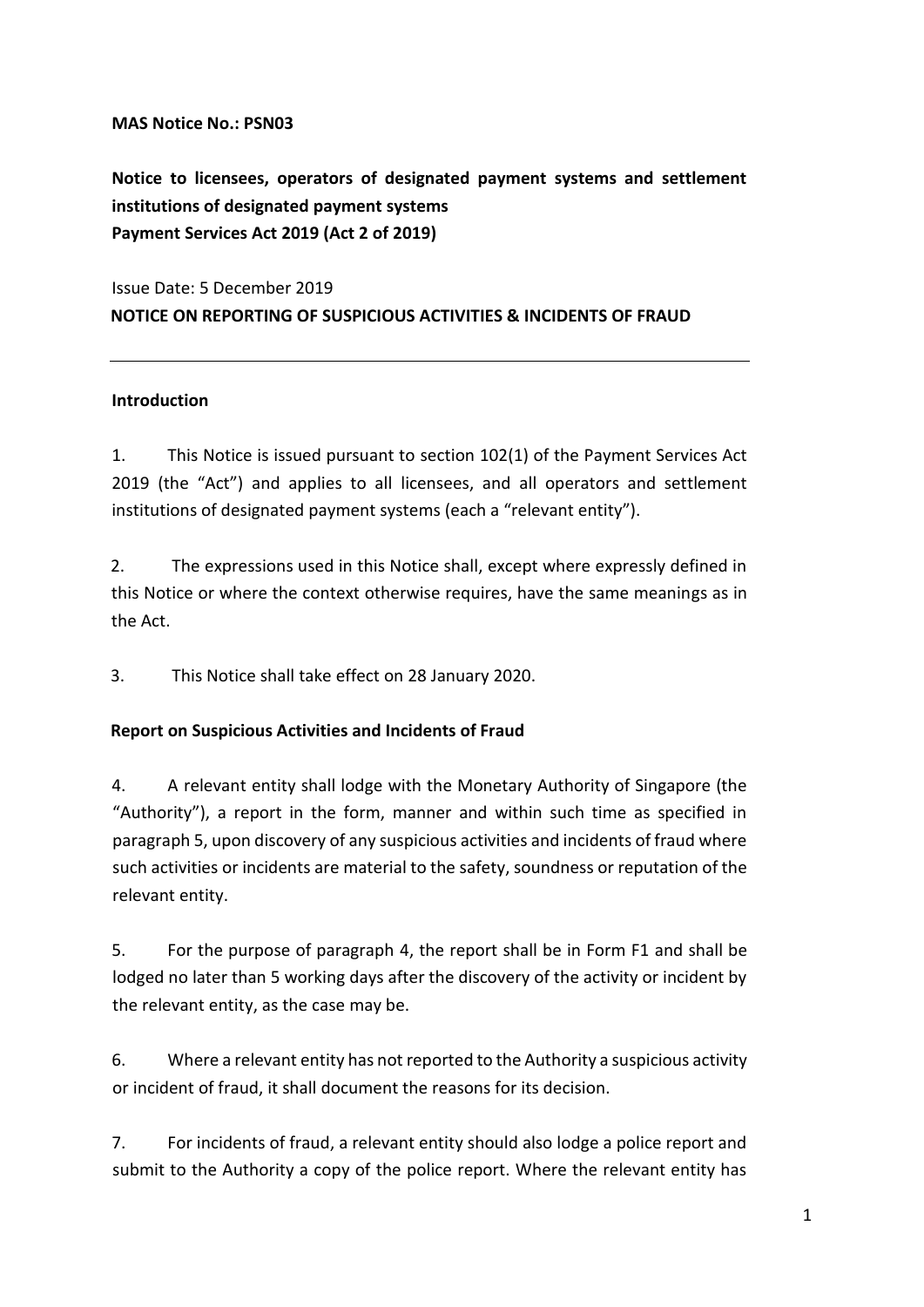not lodged a police report, it should notify the Authority of the reasons for its decision.

8. For the avoidance of doubt, a relevant entity shall continue to comply with the provisions in the Corruption, Drug Trafficking and Other Serious Crimes (Confiscation of Benefits) Act (Cap. 65A) and Terrorism (Suppression of Financing) Act (Cap. 325) as well as the paragraphs in the applicable Prevention of Money Laundering and Countering the Financing of Terrorism Notices, including the obligation to promptly submit reports on suspicious transactions (including attempted transactions) to the Suspicious Transaction Reporting Office, Commercial Affairs Department of the Singapore Police Force, and extend a copy to the Authority for information.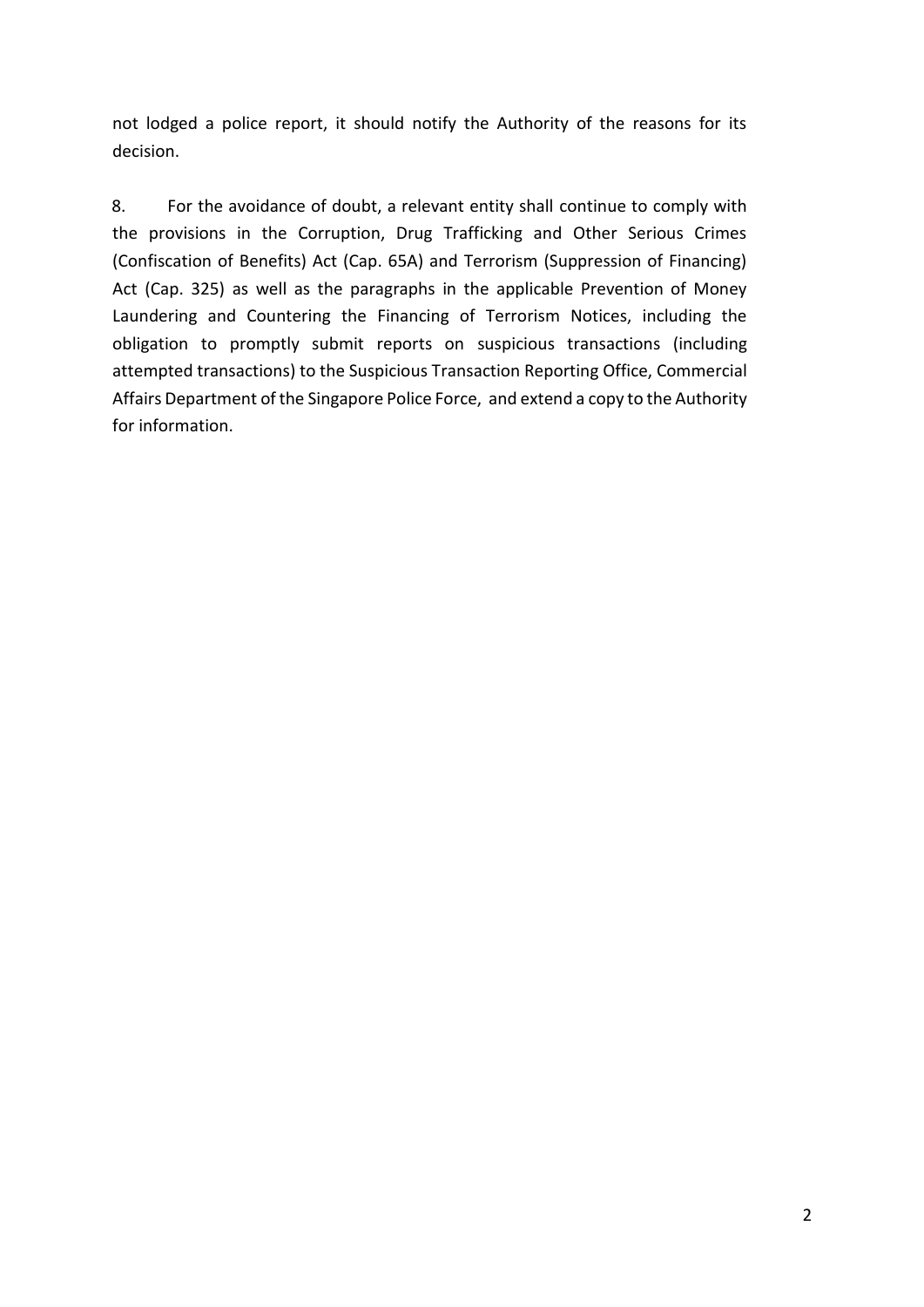### Form F1

### **SUSPICIOUS ACTIVITIES AND INCIDENTS OF FRAUD REPORT**

### **This report is being submitted by post, fax or encrypted email under:**

#### **Notice No. PSN03 under the Payment Services Act 2019**

#### **1. Identification details of reporting financial institution**

| <b>Reporting FI:</b>                          |  |
|-----------------------------------------------|--|
| <b>Reporting Officer:</b>                     |  |
| Principal<br>Officer<br>(CEO<br>$\frac{1}{2}$ |  |
| Director)                                     |  |
| Designation:                                  |  |
| <b>Contact Officer:</b>                       |  |
| (if<br>different from Reporting               |  |
| Officer)                                      |  |
| Designation:                                  |  |
| Telephone number:                             |  |
| Email address:                                |  |

# **2. Details of suspicious activity / incident of fraud that is material to the safety, soundness or reputation of the financial institution**

Please include information on:

- a. Date and circumstances under which the activity / incident was discovered;
- b. the number of clients/users/customers affected by the incident;
- c. details of persons involved in the suspicious activity;
- d. the monetary amounts involved; and
- e. any other relevant information.

Where available, please attach supporting documents such as written and signed statements, investigation reports and police reports.